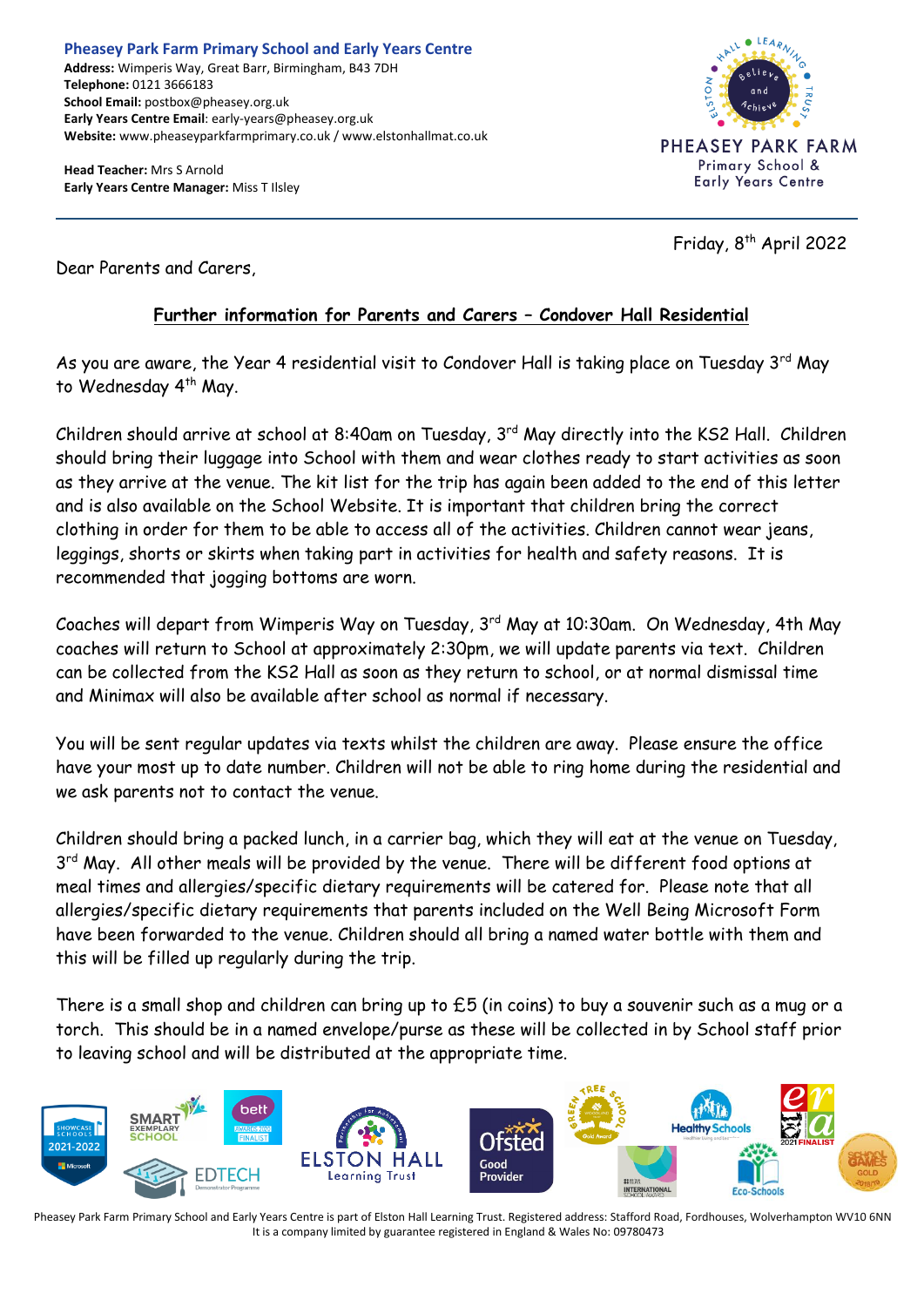#### **Pheasey Park Farm Primary School and Early Years Centre Address:** Wimperis Way, Great Barr, Birmingham, B43 7DH **Telephone:** 0121 3666183 **School Email:** postbox@pheasey.org.uk **Early Years Centre Email**: early-years@pheasey.org.uk **Website:** www.pheaseyparkfarmprimary.co.uk / www.elstonhallmat.co.uk

**Head Teacher:** Mrs S Arnold **Early Years Centre Manager:** Miss T Ilsley



For children who require medication during the visit, parents must complete a medical authorisation form for each medication required (e.g. antibiotics, inhalers, allergy medicine). The form and the medication should be given to a member of staff who will be in the hall when the children arrive on the Tuesday morning. The medication and the medication authorisation form should be put into a clear, sealable, plastic food bag. Medication authorisation forms are available from the School Office or can be downloaded from the School Website within Parents – Forms.

Parents have already completed well-being and emergency information forms however should any of the information provided change prior to the visit, please contact the School Office immediately.

If you have any additional questions that were not answered at the parent meeting on Monday, or have not been answered in this letter, please email postbox@pheasey.org.uk and a member of staff will contact you.

Yours sincerely,

Mrs N. Willis **Educational Visits Co-ordinator**



Pheasey Park Farm Primary School and Early Years Centre is part of Elston Hall Learning Trust. Registered address: Stafford Road, Fordhouses, Wolverhampton WV10 6NN It is a company limited by guarantee registered in England & Wales No: 09780473